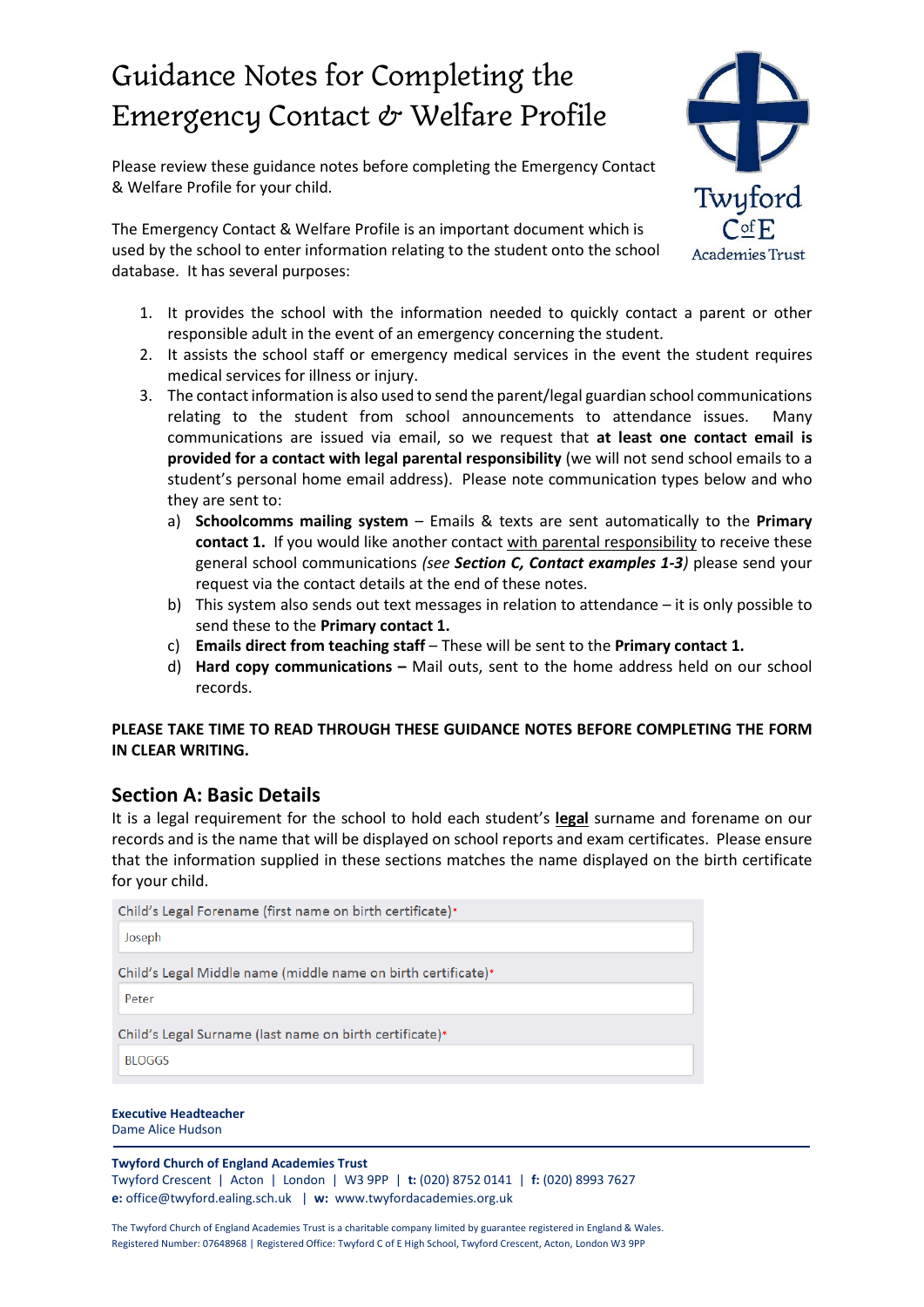If however, your child has a **preferred** forename or surname, we can also enter this on our records and this name will then be displayed on class registers and will be how teachers address your child.

## **PLEASE NOTE THAT LEGAL FORENAMES AND SURNAMES CAN ONLY BE CHANGED ON OUR RECORDS UPON RECEIPT OF A CHANGE OF NAME - DEED POLL DOCUMENT.**

# **Section B: Parental Consent for Biometric & Cashless Catering Reading**

## **ONE PARENT MUST TICK THE APPROPRIATE BOX AND SIGN THIS SECTION OF THE FORM EVEN IF CONSENT IS NOT GIVEN.**

As per the Protection of Freedoms Act 2012, it is necessary for all schools to obtain consent to use biometric readings for cashless catering and other services.

This system significantly improves the services offered to students with some of the benefits being:

- Improved security for handling transactions in the school.
- Reduction in opportunities for bullying as there is nothing that can be stolen for use by another student.

The biometric identification system at the school uses the finger and its image to uniquely identify each student and member of staff. The system measures many aspects of the finger to do this. Each student has their fingerprint registered, which will then be translated to a unique identification code which is entered into the system. **The system does not create or store an image of the fingerprint.**

When a student uses the biometric identification system, they are identified by their unique code. This form of identification is called Biometrics, which translated means measurements of human characteristics. **This is not fingerprinting.** The image of the fingerprint itself is not recorded orstored and cannot be regenerated from the digital data which cannot, therefore, be compared to existing records of fingerprint images.

We would like to make it clear that the school will at all times comply with the Data Protection Act and with the provisions of the Protection of Freedoms Act 2012 (which came into force in September 2013) regarding the use of biometric data.

**Further information can be found at Department for Education – Biometrics in schools [\(https://www.gov.uk/government/publications/protection-of-biometric-information-of-children](https://www.gov.uk/government/publications/protection-of-biometric-information-of-children-in-schools)[in-schools\)](https://www.gov.uk/government/publications/protection-of-biometric-information-of-children-in-schools)**

# **Section C: Family/Home Contact Details**

It is important that the school has contact information for at least two responsible adults who can be contacted in the event of an emergency. The school staff know that anyone detailed on this section is allowed, by the parent/guardian, to collect the student from the school during the school day in both emergency and non-emergency situations. **Please ensure all information is completed clearly** taking care when writing telephone numbers and email addresses as this is the data that will be used by the school staff for communications.

**Executive Headteacher** Dame Alice Hudson

#### **Twyford Church of England Academies Trust**

Twyford Crescent | Acton | London | W3 9PP | **t:** (020) 8752 0141 | **f:** (020) 8993 7627 **e:** [office@twyford.ealing.sch.uk](mailto:office@twyford.ealing.sch.uk) | **w:** www.twyfordacademies.org.uk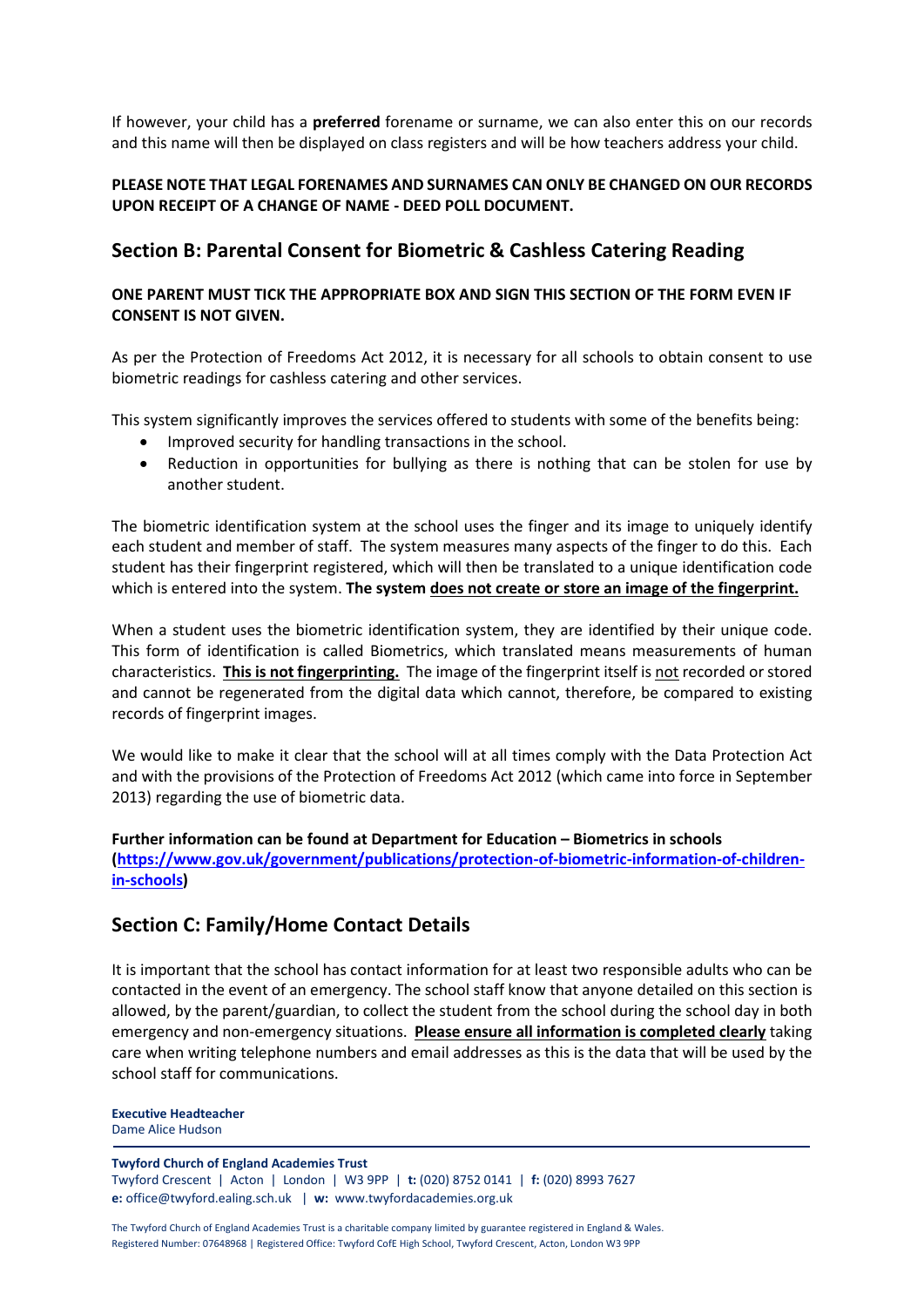## **CONTACT 1 (PRIORITY 1) Parent/Legal Guardian**

This Primary Contact must have parental responsibility for the student and reside at the same address as the student. They will be the primary contact for the school in any matters relating to the student; i.e. first person called if the student becomes unwell whilst at school. The Primary Contact will also receive **all communications** that the school sends out. This includes everything from notifications relating to the student's studies; student's attendance; school news and Termly grade reports.

## **CONTACT 2 (PRIORITY 2) & CONTACT 3 (PRIORITY 3)**

Considerations need to be made on the order of the next two contacts and an understanding of how the school utilisesthisinformation isimportant. If the school was unable to reach the primary contact, school staff will then attempt to reach Contact 2. Contact 3 will only be contacted if the school is unable to reach the previous two contacts. Once either the Primary Contact or a designated contact is reached staff will provide him/her with information about the student and the emergency situation and will release the student to him/her as appropriate.

## **Please see examples below of how this section of the form could be completed:**

## **Example 1:**

**Primary Contact 1 –** The parent/legal guardian who deals with the day to day activities relating to the student.

**Contact 2 –** The other parent/legal guardian.

**Contact 3 –** A family member/relative or other contact who lives/works close to the school and who would be able to collect the student if required.

#### **Example 2:**

**Primary Contact –** The parent/legal guardian who deals with the day to day activities relating to the student.

**Contact 2 –** A family member/relative or other contact who lives/works close to the school and who would be able to collect the student if required.

**Contact 3** – The other parent/legal guardian who perhapsis not asreadily available to reach the school promptly.

#### **Example 3:**

**Primary Contact –** The parent/legal guardian who deals with the day to day activities relating to the student.

**Contact 2 –** A family member/relative or other contact who lives/works close to the school and who would be able to collect the student if required.

**Contact 3** – The other parent/legal guardian who does not live at the same address as the student. **If this parent wishes to receive the same communications as the Primary Contact 1 (we call this a** Priority 9 parent), the primary contact can send a request for this facility to the contact details at **the end of this document.**

**Relationship to child –** The list of relationship types that can be inputted on our school records includes:

**Executive Headteacher** Dame Alice Hudson

#### **Twyford Church of England Academies Trust**

Twyford Crescent | Acton | London | W3 9PP | **t:** (020) 8752 0141 | **f:** (020) 8993 7627 **e:** [office@twyford.ealing.sch.uk](mailto:office@twyford.ealing.sch.uk) | **w:** www.twyfordacademies.org.uk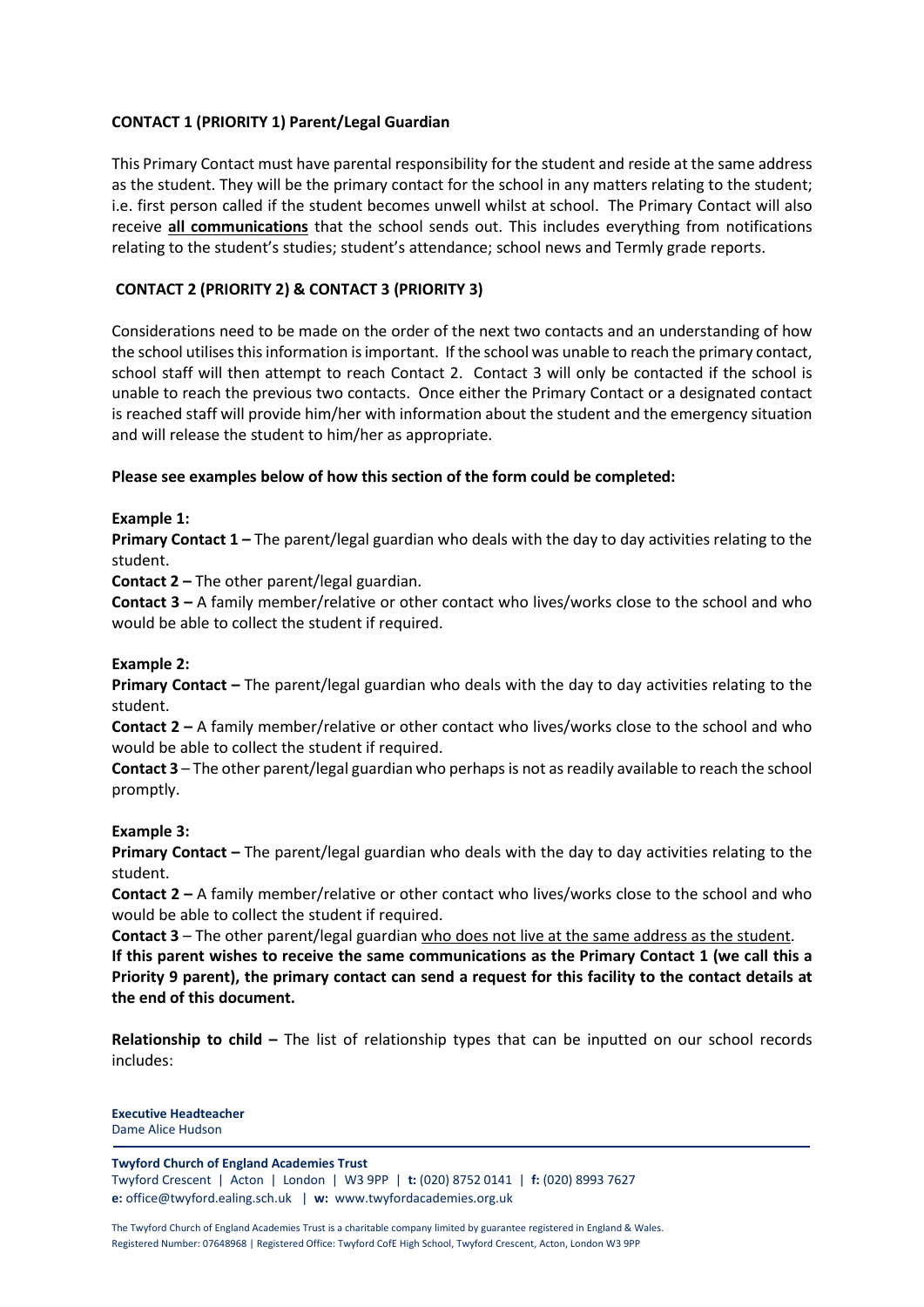| Mother<br>Father                                  | Foster Mother / Father<br>Step Mother / Father | Teacher<br>Doctor |
|---------------------------------------------------|------------------------------------------------|-------------------|
| Other Family Member (i.e. brother,<br>sister)     | Social Worker                                  | Carer             |
| Other Relative (i.e. aunt,<br>grandmother/father) | Religious/Spiritual Contact                    |                   |
| Other Contact (i.e. family<br>friend/neighbour)   | Childminder                                    |                   |

# **Section D: Ethnic/Cultural**

Please be aware that you have the right to refuse to provide any information in this section. If any parent wishes to retract the 'country of birth' or 'nationality' then they can do so by contacting the school and requesting that the systems are updated.

**Country of Birth –** The country in which your child was born as declared by the parent / guardian or child. Thisis recorded as what you state and not from the information that we receive on the passport or birth certificate.

**Nationality –** The nationality of your child as stated by the parent / guardian or child. This may be different to the country which your child was born in. For example, your child may have been born in India but they may hold a British passport. This would mean that their 'country of birth' is India, and their 'nationality' is British. As with the 'country of birth', we do not collect passport or birth certificate documents to verify this information.

**Ethnic Origin –** Our ethnic background describes how we think of ourselves. This may be based on many things including for example our skin colour, language, culture and ancestry or family history. It is not the same as nationality or country of birth. The information commissioner (formerly the Data Protection Register) recommends that young people over 11 years old have the opportunity to decide their own ethnic identity. Parents or those with parental responsibility are asked to support or advise those children aged over 11 in making this decision, wherever necessary. Pupils aged 16 or over can make this decision for themselves. The list supplied is specified by the Department for Education (DfE) and we ask that only **one box is ticked** in relation to your child as one can be stored on our school system. If you do not feel that any of the groups displayed are applicable, please select 'Any other ethnic group' and specify in the space provided, the ethnicity which you feel best relates to your child.

**Religion** – Please select one choice from the list supplied.

**Language –** This relates to the first language spoken by your child. Please select one from the list shown, or enter a language in the space provided under 'Other' if the language is not one of those displayed.

# **Section E: Additional Information**

**Current School** – Thisinformation isrequired as we contact the child's previousschool for the students school file. Please supply the name and address for the primary/secondary school(s) attended by your child and dates of attendance, i.e. From: Sept YYYY – To: July YYYY.

**Executive Headteacher** Dame Alice Hudson

#### **Twyford Church of England Academies Trust**

Twyford Crescent | Acton | London | W3 9PP | **t:** (020) 8752 0141 | **f:** (020) 8993 7627 **e:** [office@twyford.ealing.sch.uk](mailto:office@twyford.ealing.sch.uk) | **w:** www.twyfordacademies.org.uk